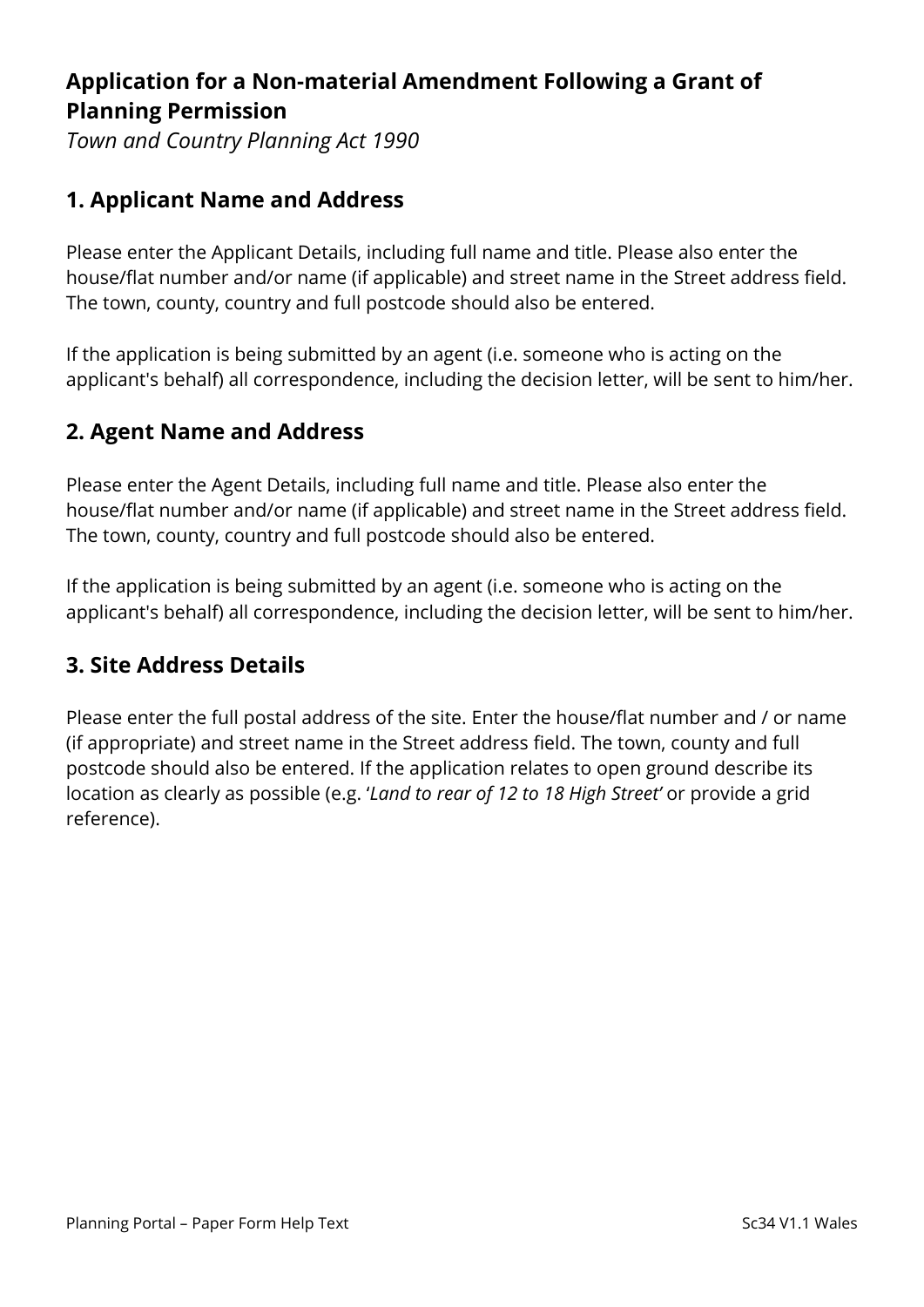## **4. Pre-application Advice**

The local authority may be able to offer (possibly for a fee) pre-application discussions before a formal application is submitted in order to guide applicants through the process. This can minimise delays later in processing the application.

Pre-application discussions can also help you and the planning authority identify areas of concern about your proposed development so that you can give consideration to amending your proposal before the application is submitted. The advice and guidance given to you at the pre-application stage is given in good faith. However, it does not guarantee or supply a definitive undertaking as to whether your proposal is likely to be acceptable.

If you have received pre-application advice from the planning service please indicate the reference/date of any correspondence or discussion and the name of the officer. If you do not know these details then please state '*Unknown*'.

This will assist the Council in dealing with your application as quickly as possible.

## **5. Eligibility**

Only a person who has an interest in the land to which the non-material amendments relates, or someone else acting on their behalf, can apply. People with a legal interest in the land are:

- A freeholder.
- A holder of a lease with over two years remaining (whether as a head lessee, sub-lessee or tenant of an agricultural holding).
- A mortgagee.
- Someone with an estate contract (i.e. an option to acquire a legal interest in the land or a contract to purchase the land).
- Someone with legal interest in the minerals in, on or under the land.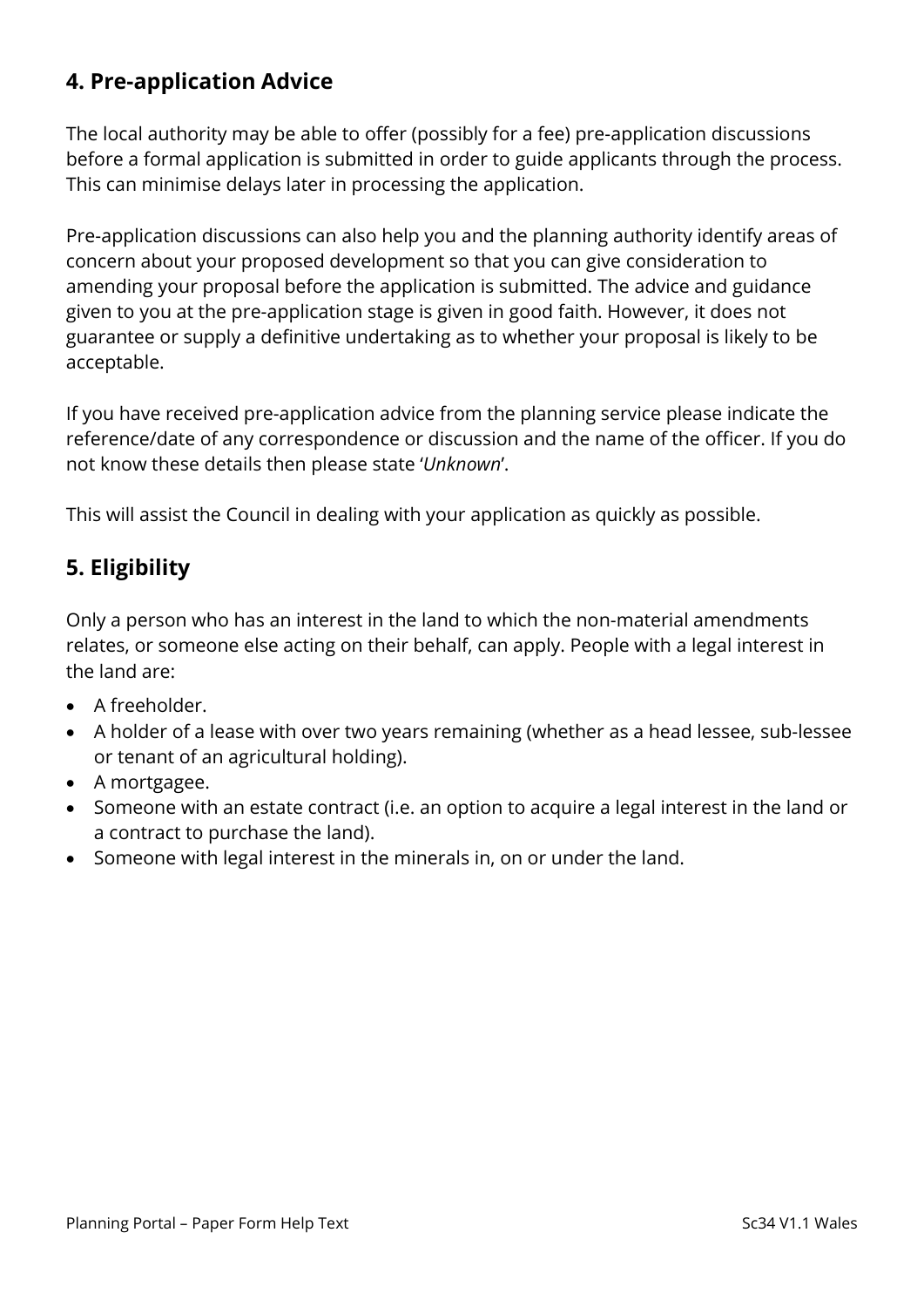## **6. Authority Employee / Member**

You must declare whether the applicant or agent is a member of the council's staff, an elected member of the Council or related to a member of staff or elected member of the Council.

Serving elected members or planning officers who submit their own planning applications should play no part in their determination.

For the purposes of this question, 'related to' means related, by birth or otherwise, closely enough that a fair-minded and informed observer, having considered the facts, would conclude that there was a real possibility of bias on the part of the decision-maker in the local planning authority.

## **7. Description of Your Proposal**

Please describe the approved development as shown on the original decision letter.

The statutory definition for a householder application appears in Article 2 of The Town and Country Planning (Fees for Non-Material Changes) (Wales) Regulations 2014.

This is as follows:

#### A **Householder application** is:

- a) An application to change a planning permission relating to development of an existing dwellinghouse, or development within the curtilage of such a dwellinghouse for any purpose incidental to the enjoyment of the dwellinghouse but does not include:
	- an application for change of use, or
	- an application to change the number of dwellings in a building.
- b) Where a dwellinghouse means a building or part of a building which is used as a single private dwelling and for no other purpose; for example a house or flat.

## **8. Non-material Amendment(s) Sought**

Please describe clearly the amendment(s) you wish to make and why you wish to make it. Please provide any plans necessary to show the proposed amendment(s), ensuring that what is shown matches the description on the form. Any plans provided must be to a metric scale and any figured dimensions given in metres and a scale bar should be included. Each plan should show the direction of North.